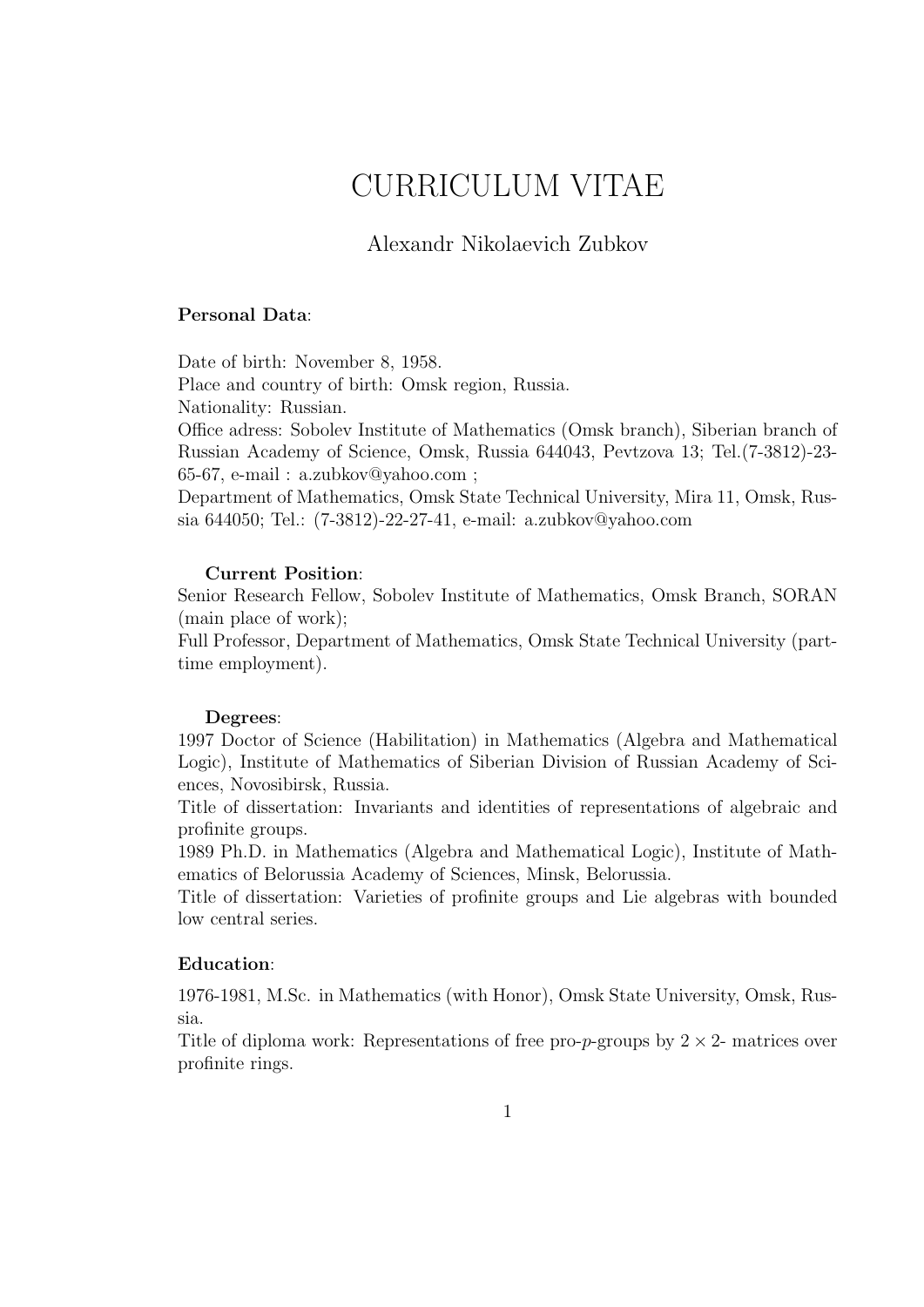#### Research Activities:

Invariant Theory, Profinite Group Theory, Algebraic Group Theory, Quantum Groups and Superalgebra Theory.

### Fellowships and Honors :

Russian Fund for Fundamental Research Awards, 1992-present, Bolyai Research Fellowship and OTKA T23434 (Hungary) 1999, 2000, DAAD (Germany), 2000, FAPESP (Brazil), 2001-2002, 2007-2008, 2009-2010, 2012, 2014-2015 Schapiro fund, Penn State University (USA), 2003, INdAM, Universit`a di Bari and COFIN MIUR (Italy), 2006, 2008, SFB (Germany), 2006, QNRF, Doha University (Qatar), 2013-2016 (three year research project), Russian National Fund, 2016-2019 (three years research project).

#### Positions:

2016-present, Senior Research Fellow, Sobolev Institute of Mathematics, Omsk Branch, SORAN.

2014-2016, Full Professor, Department of Mathematics, Omsk State Technical University, Omsk, Russia.

1997-2014, Full Professor, Department of Mathematics, Omsk State Pedagogical University, Omsk, Russia.

1992-1997, Docent, Department of Mathematics, Omsk State Pedagogical University, Omsk, Russia.

1996-1997, Docent, Department of Economics, Omsk State University, Omsk, Russia.

1994-2008, Senior Research Fellow, Omsk Branch of Institute of Mathematics of Siberian Division of Russian Academy of Science.

1982-1992, Assistant Professor, Omsk State Pedagogical University, Omsk, Russia.

#### Invited Adresses:

International Conference "Algebraic Groups and Representations", Cortona, Italy, 1995.

International algebraic conference dedicated to the memory of professor L.M.Gluskin (1922-1985), Slovyans'k, Donets'k region, Ukraine, 1997.

ICRA, Bielefeld, Germany , 1998.

International Conference on Algebra (Novosibirsk 1989, Barnaul 1991, Krasnoayrsk 1993, Moscow 1998, Novosibirsk 2003).

All-Union Algebraic Conferences, 1983-1989.

International Conference '"Algebra Representation Theory", NATO ASI, Constanta, Romania, 2000.

International Conference "Lie and Jordan algebras, their Representations and Ap-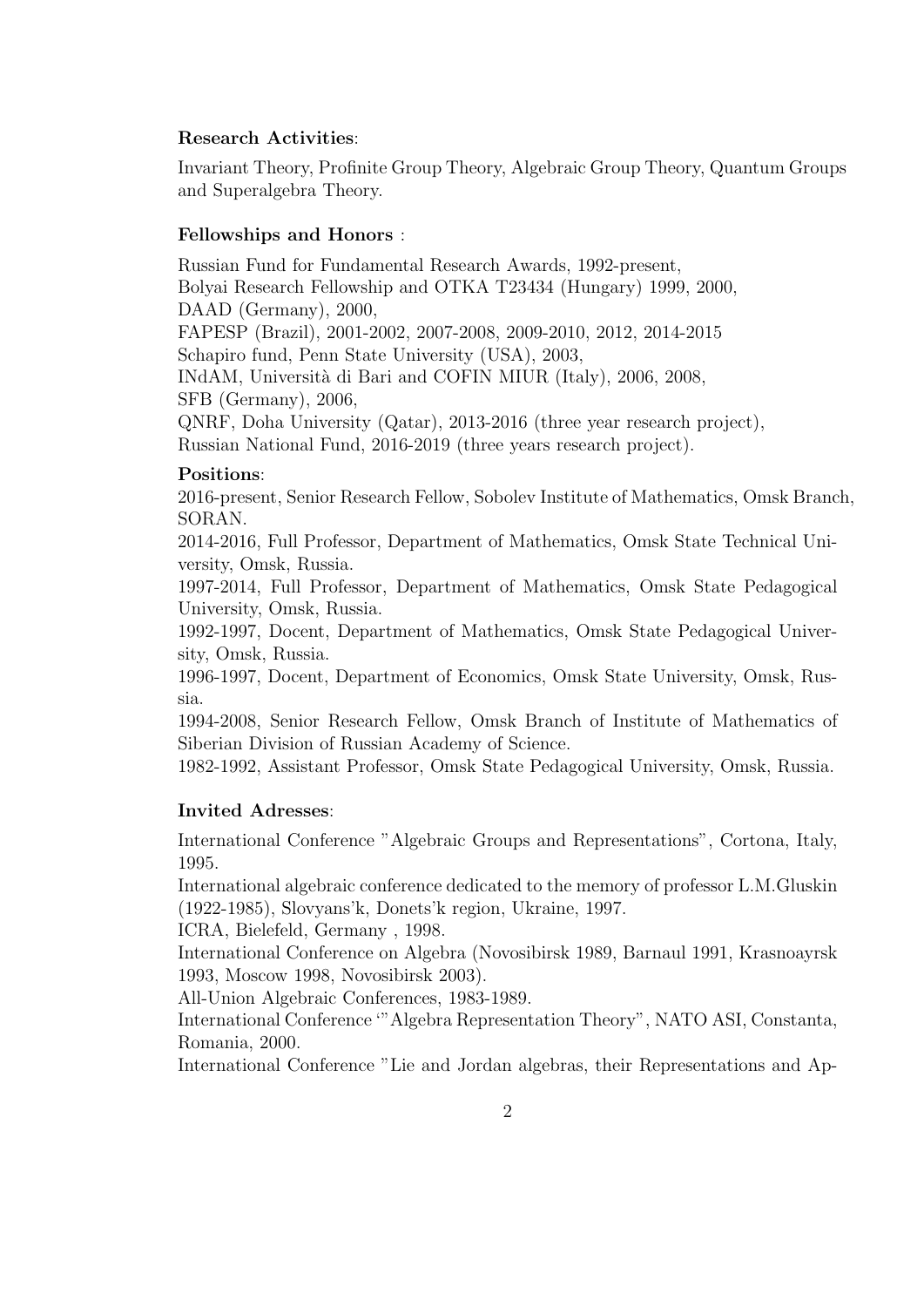plications", Guaruja, Brasil, 2002.

Workshop "Groups, Rings, Algebras and Applications", Ubatuba, Sao Paulo, Brazil, 2010.

International conference "Representation Theory and its Applications", Uppsala, Sweden, 2004.

International Conference in Honor of Donald S.Passman "Groups, Rings and Algebras" , University of Wisconsin-Madison, USA, 2005.

International algebraic conference, Ekaterinburg, 2005,

International algebraic conference, Krasnoayrsk 2007,

Workshop on "Cluster algebras and cluster tilted algebras", Bielefeld, 2006.

8-th Internetional algebraic conference in Ukraine, 2011 (dedicated to the memory of professor V.M. Usenko), Lugansk.

International conference on Ring Theory, 2011 (dedicated to the 90-th anniversary of A.I.Shirshov), Novosibirsk.

The Second School-Conference on "Lie algebras, algebraic groups and invariant theory", Moscow, 2011.

International conference "Lie and Jordan Algebras, their Representations and Applications V", 2012, Bele'm, PA, Brazil.

International Conference "Groups, Rings and Group Rings 2012", 2012, Brasil, Ubatuba.

The 17-th International Conference on Representations of Algebras, Syracuse University, Syracuse, New York, 15-19 August 2016.

The sixth School-Conference on "Lie algebra, algebraic groups and invariant theory". Moscow, Russia, January 30 - February 4, 2017.

International conference "Mal'tsev meeting", Novosibirsk, Russia, November 20-24, 2017.

Transformation Groups 2017, Conference dedicated to Prof.Ernest B.Vinberg on the occasion of his 80-th birthday, Moscow, Russia, December 14-18, 2017.

Two-month research visits, Renyi Institute of Mathematics, Hungarian Academy of Sciences (1999, 2000),

two-month research visit, Bielefeld University, Germany (2000),

one-year research visit, Sao Paulo University, Brazil (2001-2002),

three-month research visit, Penn State University, USA (2003),

one-month research visit, Penn State University, USA (2005),

one-month research visit, Bari University, Italy (2006),

two-month research visit, Bielefeld University, Germany (2006),

six-month research visit, Sao Paulo University, Brazil (2007-2008),

two-month research visit, Bari University, Italy (2008),

ten-month research visit, Sao Paulo University, Brazil (2009-2010),

two month visit a lecturer, Northeastern University, Boston, USA (2012),

four month research visit, Sao Paulo University, Brazil (2012),

two month research visit, Qatar State University (Doha, Qatar) (2014),

one-year research visit, Sao Paulo University, Brazil (2014-2015),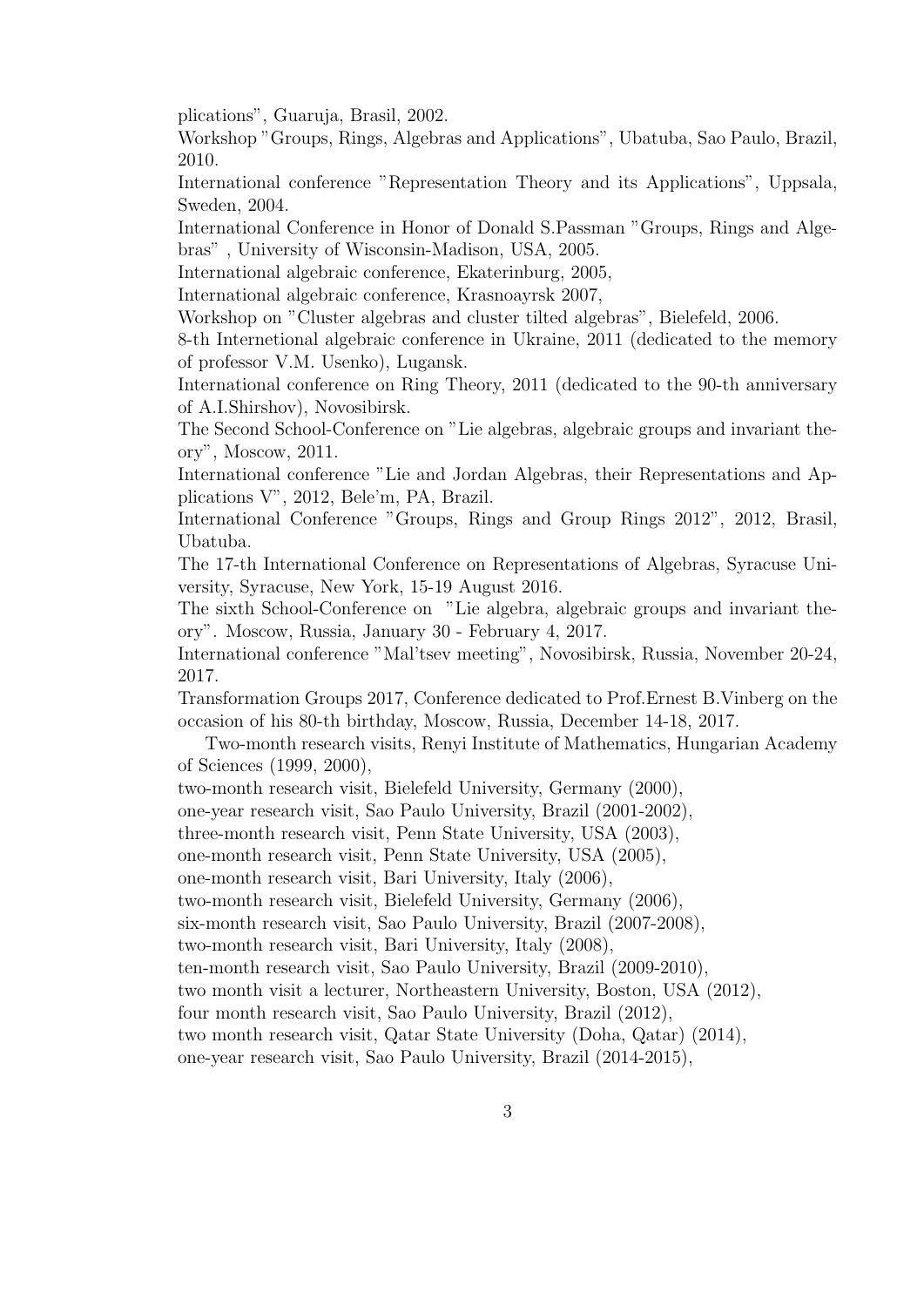three month research visit, Qatar State University (Doha, Qatar) (2015), two month research visit, Qatar State University (Doha, Qatar) (2016), half-month research visit, UAE University, Al Ain  $(2017)$ , one-month research visit, UAE University, Al Ain(2019).

Articles published in refereed journals. Unless otherwise indicated, all authors participated equally in all stages of research.

1) Zubkov, A.N. Nonrepresentability of a free nonabelian pro-p-group by secondorder matrices. (Russian) Sibirsk. Mat. Zh. 28 (1987), no. 5, 64-69.

2) Zubkov, A.N. Nizhnii tsentral'nyi ryad pro-p-gruppy obshchikh matrits vtorogo poryadka. (Russian) [The lower central series of a pro-p-group of second-order general matrices] Preprint [Preprint], 731. Akad. Nauk SSSR Sibirsk. Otdel., Vychisl. Tsentr, Novosibirsk, 1987. 12 pp.

3) Zubkov, A.N. The lattice of subvarieties of pro-p-groups has the power of the continuum. (Russian) Sibirsk. Mat. Zh. 29 (1988), no. 3, 194-197, 223; translation in Siberian Math. J. 29 (1988), no. 3, 491-494 (1989).

4) Zubkov, A.N. Algebra Li s ogranichennymi v sovokupnosti rangami faktorov nizhnego tsentral'nogo ryada. (Russian) [A Lie algebra with rank restrictions on the set of quotients of the lower central series] Preprint [Preprint], 769. Akad. Nauk SSSR Sibirsk. Otdel., Vychisl. Tsentr, Novosibirsk, 1988. 18 pp.

5) Zubkov, A. N. Varieties of pro-p-groups of second-order matrices. (Russian) Algebra i Logika 29 (1990), no. 4, 430-451, 504; translation in Algebra and Logic 29 (1990), no. 4, 287-301 (1991).

6) Zubkov, A. N.; Remeslennikov, V. N. Equations in a group with a length function. (Russian) Ukrain. Mat. Zh. 43 (1991), no. 7-8, 935-942; translation in Ukrainian Math. J. 43 (1991), no. 7-8, 872-878 (1992).

7) Zubkov, A. N. Varieties of metabelian pro-p-groups. (Russian) Sibirsk. Mat. Zh. 33 (1992), no. 5, 80-90, 222; translation in Siberian Math. J. 33 (1992), no. 5, 816-825 (1993).

8) Zubkov, A. N. Matrix invariants over an infinite field of finite characteristic. (Russian) Sibirsk. Mat. Zh. 34 (1993), no. 6, 68-74, ii, viii; translation in Siberian Math. J. 34 (1993), no. 6, 1059-1065.

9) Zubkov, A. N. On the procedure of calculation of the invariants of an adjoint action of classical groups. Comm. Algebra 22 (1994), no. 11, 4457-4474.

10) Zubkov, A. N. Endomorphisms of tensor products of exterior powers and Procesi hypothesis. Comm. Algebra 22 (1994), no. 15, 6385-6399.

11) Zubkov, A. N. On a generalization of the Razmyslov-Procesi theorem. (Russian) Algebra i Logika 35 (1996), no. 4, 433-457, 498; translation in Algebra and Logic 35 (1996), no. 4, 241-254.

12) Zubkov, A. N.; Shtern, A. S. On a conjecture of O. I. Tavgen'. (Russian) Sibirsk. Mat. Zh. 38 (1997), no. 1, 93-99, ii; translation in Siberian Math. J. 38 (1997), no. 1, 78-83.

13) Zubkov, A. N. On a matrix representation of a free group. (Russian) Mat. Zametki 64 (1998), no. 6, 863-870; translation in Math. Notes 64 (1998), no. 5-6,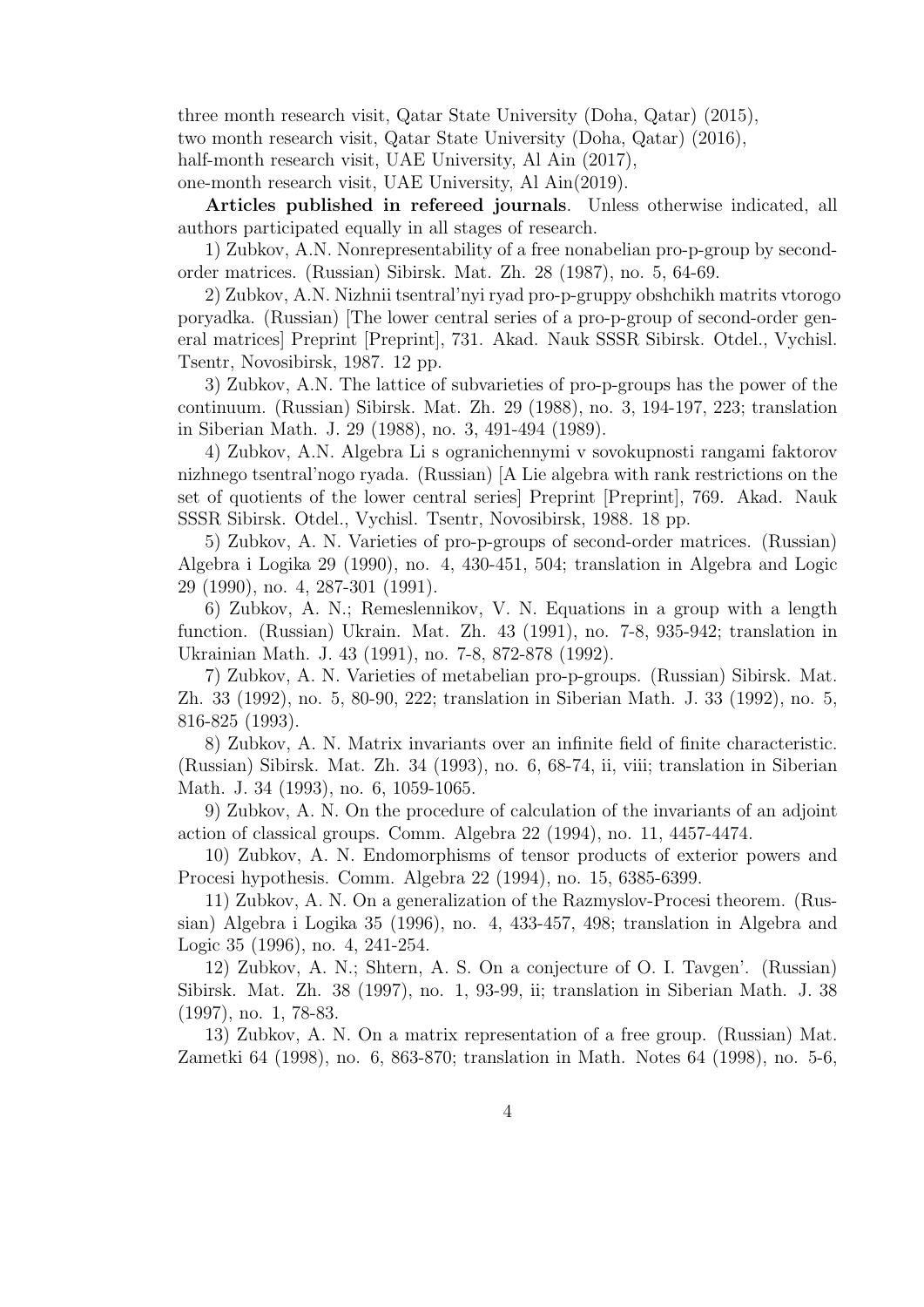745-752 (1999).

14) Zubkov, A. N. Invariants of an adjoint action of classical groups. (Russian) Algebra Log. 38 (1999), no. 5, 549-584, 639; translation in Algebra and Logic 38 (1999), no. 5, 299-318.

15) Domokos, M.; Zubkov, A. N. Semi-invariants of quivers as determinants. Transform. Groups 6 (2001), no. 1, 9-24.

16) Zubkov, A. N. Modules with good filtration and invariant theory. AlgebraRepresentation theory (Constanta, 2000), 439-460, NATO Sci. Ser. II Math. Phys. Chem., 28, Kluwer Acad. Publ., Dordrecht, 2001.

17) Zubkov, A. N. The Razmyslov-Procesi theorem for quiver representations. (Russian) Fundam. Prikl. Mat. 7 (2001), no. 2, 387-421.

18) Domokos, M.; Zubkov, A. N. Semisimple representations of quivers in characteristic  $p$ . Algebr. Represent. Theory  $5$  (2002), no. 3, 305-317.

19) Domokos, M.; Kuzmin, S. G.; Zubkov, A. N. Rings of matrix invariants in positive characteristic. J. Pure Appl. Algebra 176 (2002), no. 1, 61-80.

20) Kuz'min, S. G.; Zubkov, A. N. Rings of invariants of  $2 \times 2$  matrices in positive characteristic. Special issue on linear algebra methods in representation theory. Linear Algebra Appl. 365 (2003), 271-278.

21) Zubkov, A. N. Invariants of mixed representations of quivers. I. J. Algebra Appl. 4 (2005), no. 3, 245-285.

22) Zubkov, A. N. Invariants of mixed representations of quivers. II. Defining relations and applications. J. Algebra Appl. 4 (2005), no. 3, 287-312.

23) Zubkov, A. N. Borel subalgebras of Schur superalgebras. (Russian) Algebra Logika 44 (2005), no. 3, 305-334, 383-384; translation in Algebra Logic 44 (2005), no. 3, 168-184.

24) Grishkov, Alexandr N.; Marko, Frantisek; Zubkov, Alexandr N. Exactness of complexes of modules over Schur superalgebras. Algebra Colloq. 13 (2006), no. 1, 99-110.

25) Marko, Frantisek; Zubkov, Alexandr N. Schur superalgebras in characteristic p. Algebr. Represent. Theory 9 (2006), no. 1, 1-12.

26) Marko, Frantisek; Zubkov, Alexandr N. Schur superalgebras in characteristic p. II. Bull. London Math. Soc. 38 (2006), no. 1, 99-112.

27) Zubkov, A. N. Some properties of general linear supergroups and of Schur superalgebras. (Russian) Algebra Logika 45 (2006), no. 3, 257-299, 375; translation in Algebra Logic 45 (2006), no. 3, 147-171.

28) Lopatin, A. A.; Zubkov, A. N. Semi-invariants of mixed representations of quivers. Transform. Groups 12 (2007), no. 2, 341-369.

29) Scala, Roberto La; Zubkov, Alexander, Costandard modules over Schur superalgebras in characteristic p. J. Algebra Appl. 7 (2008), no. 2, 147-166.

30) Zubkov, A. N. Affine quotients of supergroups. Transform. Groups 14 (2009), no. 3, 713-745.

31) Antonov, V. V.; Zubkov, A. N. Coinvariants of a coadjoint action of quantum matrices. (Russian) Algebra Logika 48 (2009), no. 4, 425-442, 543, 545; translation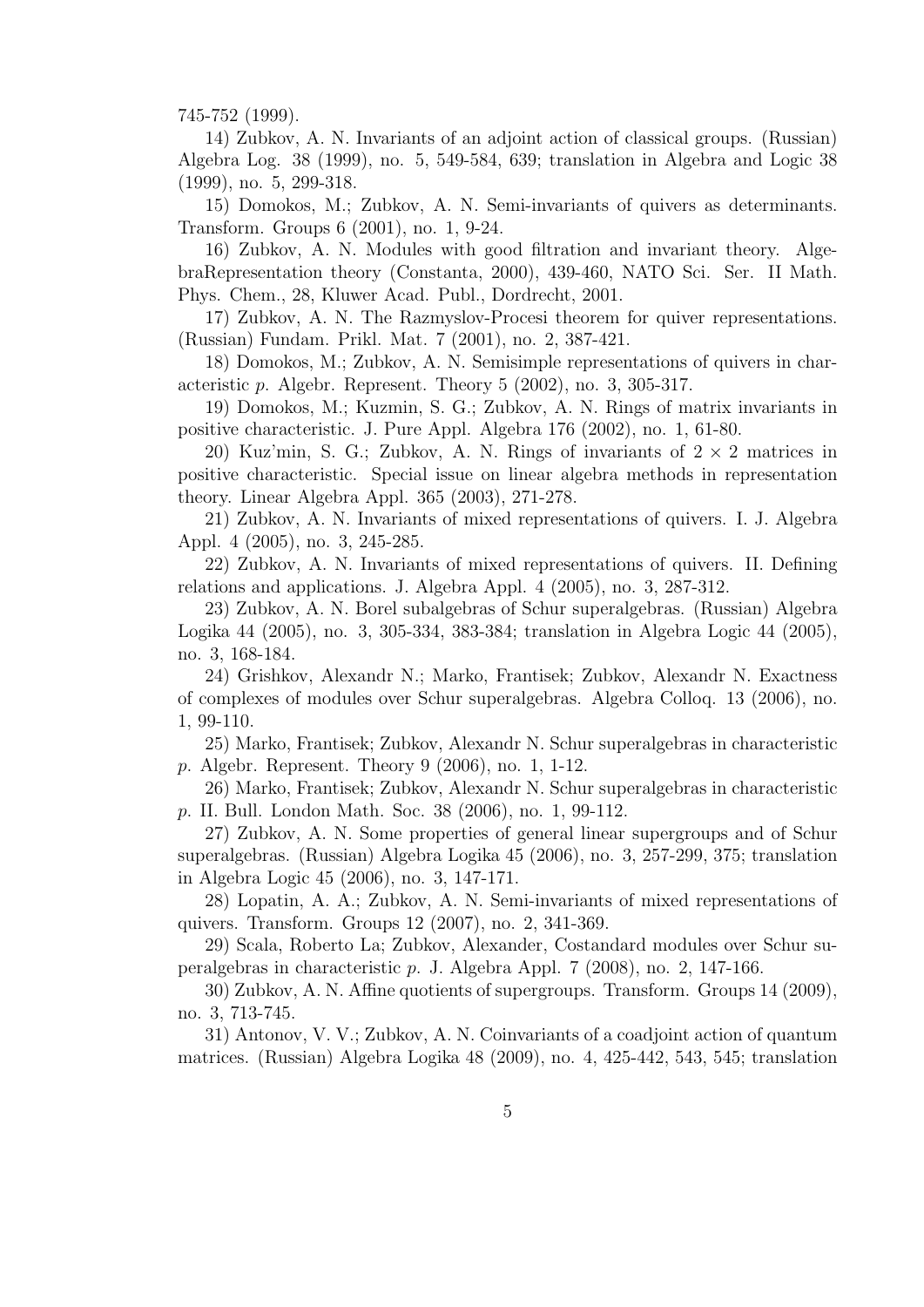in Algebra Logic 48 (2009), no. 4, 239-249.

32) La Scala, Roberto; Zubkov, Alexander, General linear supergroups and Schur superalgebras. Lecture Notes of Seminario Interdisciplinare di Matematica. Volume VIII, 131-140, Lect. Notes Semin. Interdiscip. Mat., 8, Semin. Interdiscip. Mat. (S.I.M.), Potenza, 2009.

33) Grishkov, A. N.; Marko, F.; Zubkov, A. N. Description of costandard modules for Schur superalgebra  $S(2|1)$  in positive characteristic. Linear Multilinear Algebra 59 (2011), no. 1, 57-64.

34) Marko, Frantisek; Zubkov, Alexandr N. A note on bideterminants for Schur superalgebras. J. Pure Appl. Algebra 215 (2011), no. 9, 2223-2230.

35) Zubkov, A. N. On quotients of affine superschemes over finite supergroups. J. Algebra Appl. 10 (2011), no. 3, 391-408.

36) Masuoka, Akira; Zubkov, Alexandr N. Quotient sheaves of algebraic supergroups are superschemes. J. Algebra 348 (2011), 135-170.

37) Grishkov, A. N.; Marko, F.; Zubkov, A. N. Generators of supersymmetric polynomials in positive characteristic. J. Algebra 349 (2012), 38-49.

38) Scala, Roberto La; Zubkov, Alexander, Donkin-Koppinen filtration for general linear supergroup. Algebr. Represent. Theory 15 (2012), no. 5, 883-889.

39) Frantisek Marko and Alexandr N. Zubkov, Pseudocompact Algebras and Highest Weight Categories. Algebr. Represent. Theory. 16(2013), 689-728.

40) A.N.Zubkov and P.A.Ulyashev, Solvable and unipotent supergroups, Algebra and Logic, 53(2014), no.3, 206–216.

41) Zubkov A.N.,  $GL(m|n)$ -supermodules with good and Weyl filtrations, Journal of Pure and Applied Algebra, 219(2015), 5259–5279.

42) A. N. Grishkov and A. N. Zubkov, Solvable, reductive and quasireductive supergroups, Journal of Algebra, 452 (2016), 448–473.

43) Zubkov A.N., Some homological properties of  $GL(m|n)$  in arbitrary characteristic. J. Algebra Appl. 15, No. 7, Article ID 1650119, 26 p. (2016).

44) Zubkov, Alexandr N.; Marko, Frantisek, The center of  $Dist(GL(m|n))$  in positive characteristic. Algebr. Represent. Theory 19, No. 3, 613-639 (2016).

45) Akira Masuoka, Alexandr N. Zubkov, Solvability and nilpotency for algebraic supergroups, Journal of Pure and Applied Algebra, 221(2017), 339–365.

46) Frantisek Marko, Alexandr N. Zubkov, Martin Juras, Public-key cryptosystem based on invariants of diagonalizable groups, Groups Complexity Cryptology, Vol. 9, 1(2017).

47) Frantisek Marko, Alexandr N. Zubkov, Minimal degrees of invariants of (super)groups – a connection to cryptology, Linear and Multilinear Algebra, 65(2017), no.11, 2340-2355.

48) Frantisek Marko, Alexandr N. Zubkov, Linkage principle for ortho-symplectic supergroups, Journal of Algebra, 493(2018), 444-482.

49) F.Marko, A.N.Zubkov, Blocks for the general linear supergroup  $GL(m|n)$ , Transformation Groups, 23(2018), no.1, 185–215.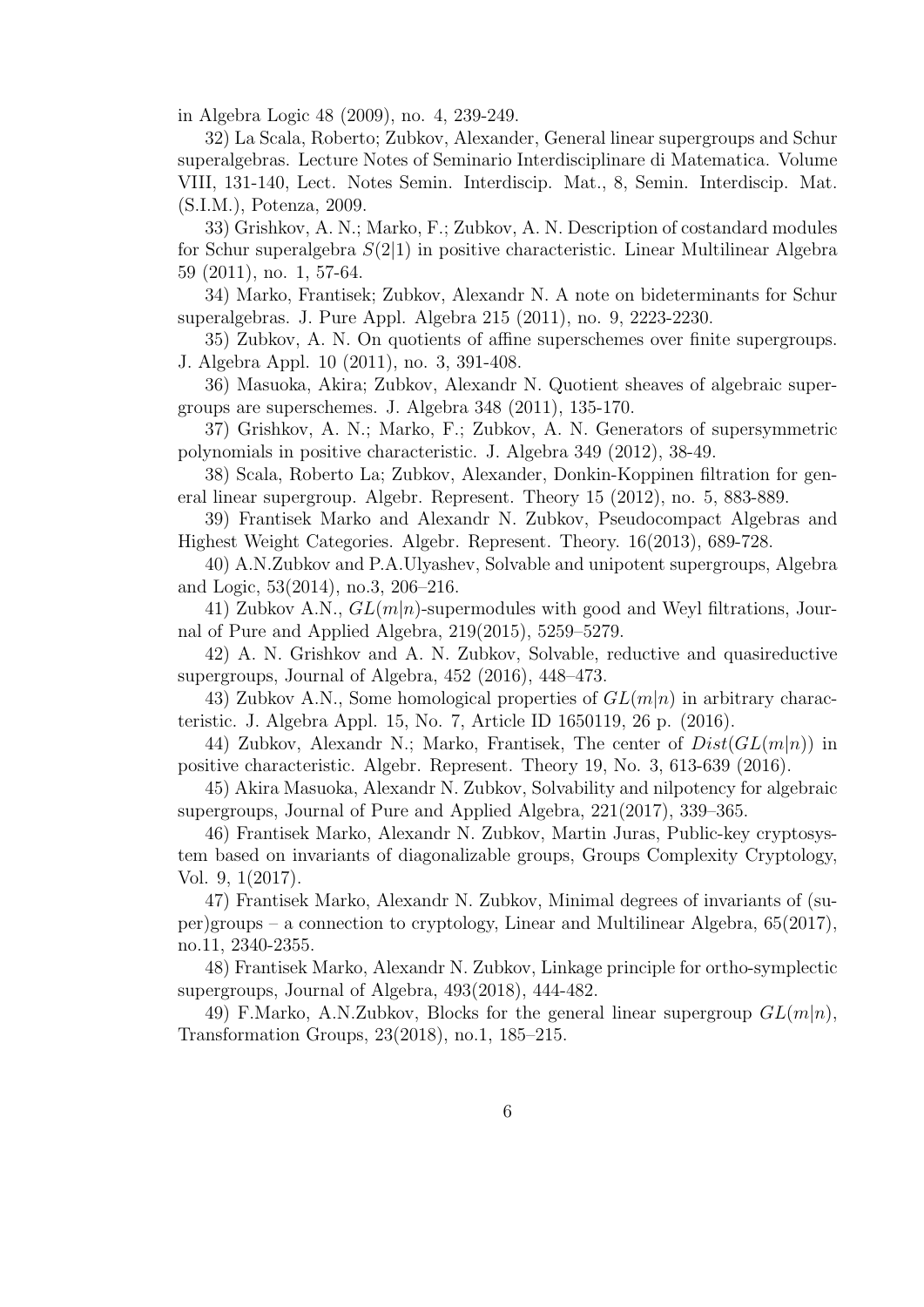50) A.N.Zubkov, I.P.Shestakov, Invariants of  $G_2$  and  $Spin(7)$  in positive characteristic, Transformation Groups, 23(2018), no.2, 555-588.

51) A.N.Zubkov, Some properties of Noetherian superschemes, Algebra and Logic, Vol.57, 2018, No 2, 130-140.

#### Articles published in non-refereed journals :

1) Zubkov A.N. Lifting of invariants of classical groups, Community of Omsk University, N2, 1996, 11-13.

2) Zubkov A.N. Mixed representations of quivers and relative problems, Bielefeld, 2000, SFB 343, Preprint N00-094.

3) Introduction to the game theory I: matrix games, Omsk, Omsk State Pedagogical University, 2000.

4) Introduction to the game theory II: cooperative games, Omsk, Omsk State Pedagogical University, 2001.

5) Marko Frantisek, Zubkov A.N. When is a Schur superalgebra cellular? Trabalhos do Departamento de Matematica 2002-34, IME, Sao Paulo University (2002)

## Papers presented at professional meetings :

1) Zubkov A.N. (presenter and author), On a matrix representation of a free group, 17 All-Union Conference, abstracts of talks, Part 2, Minsk (1983).

2) Zubkov A.N. (presenter and author), The lattice of subvarieties of pro-pgroups has the power of the continuum, 18 All-Union Conference, abstracts of talks, Part 1, Kishinev (1985).

3) Zubkov A.N. (presenter and author), Varieties of pro-p-groups of second-order matrices, 11 All-union Symposium on Group Theory, Sverdlovsk (1989).

4) Zubkov A.N. (presenter and author), Varieties of metabelian pro-p-groups, Second International Conference on Algebra, abstracts of talks, Barnaul (1991).

5) Zubkov A.N. (presenter and author), Invariants of an adjoint action of classical groups, Third International Conference on Algebra, abstracts of talks, Krasnoayrsk (1993).

6) Zubkov A.N. (presenter and author), The explicit calculation of the invariants of an adjoint action of classical groups, International algebraic conference dedicated to the memory of professor L.M.Gluskin (1922-1985), Slovyans'k, Donets'k region, Ukraine, 1997, 82-83.

7) Zubkov A.N. (presenter and author), Rational invariants of an adjoint action of orthogonal and symplectic groups, Third Siberian Congress of Industrial and Applied Mathematics, INPRIM-98, abstracts of talks, part 5, Novosibirsk, 1998.

8) Zubkov A.N. (presenter and author), Invariants of an adjoint action of classical groups, ICRA, abstracts of talks, Bielefeld, 1998.

9) Zubkov A.N. (presenter and author), The Razmyslov-Procesi theorem for representations of quivers, Kurosh Algebraic Conference, abstracts of talks, Moscow, 1998, 176-177.

10) Zubkov A.N. (presenter, in cooperation with M.Domokos), Semisimple representations of quivers in characteristic  $p$ , Fourth International Conference on Algebra, abstracts of talks, Novosibirsk, 2000.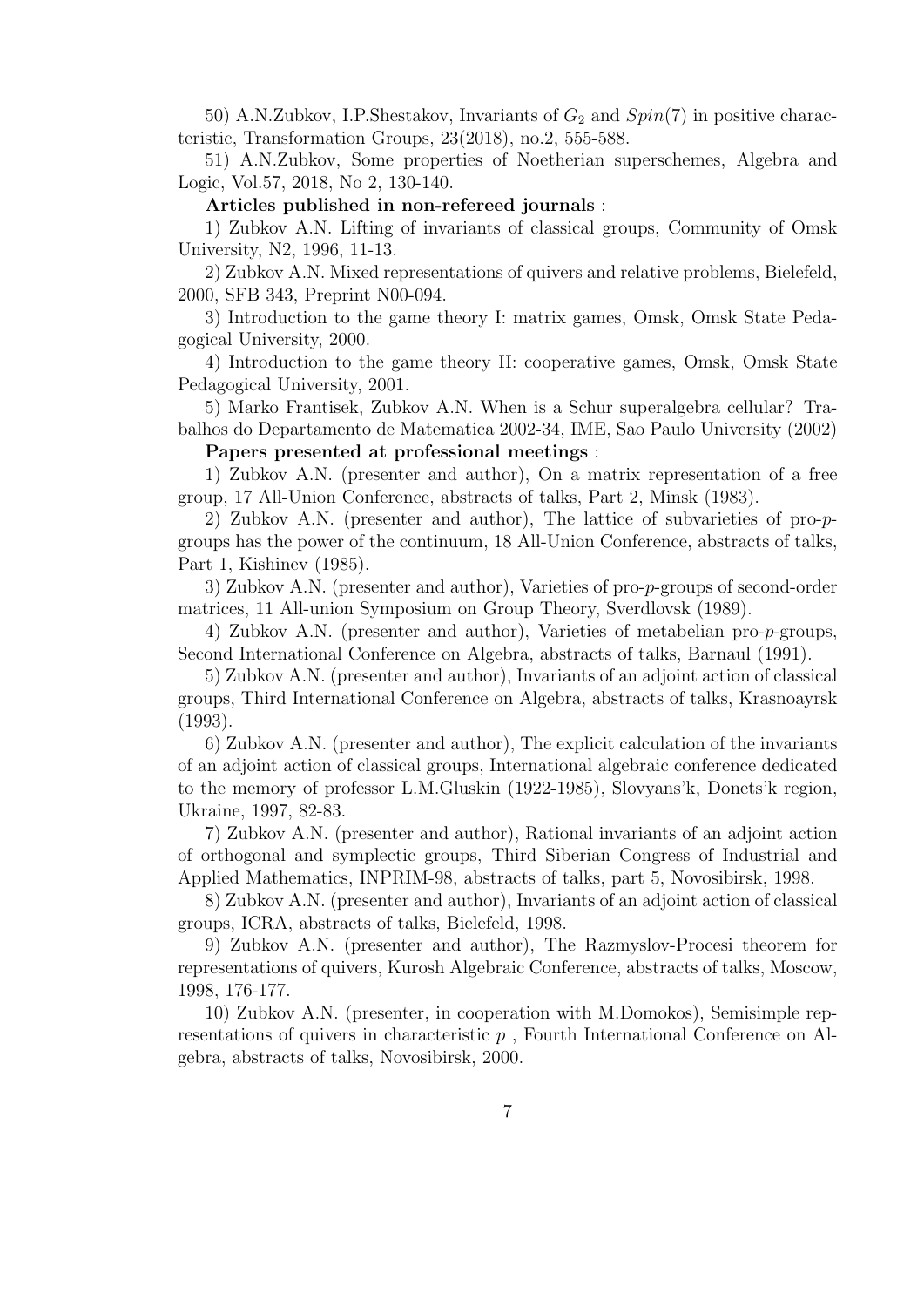11) Zubkov A.N. (presenter, in cooperation with S.G.Kuzmin), Cohen-Macaulay property of rings of matrix invariants, Fourth International Conference on Algebra, abstracts of talks, Novosibirsk, 2000.

12) Zubkov A.N. (presenter and author), Defining relations of invariants of mixed representations of quivers, International Conference "Lie and Jordan algebras, their Representations and Applications", Guaruja, Brasil, 2002.

13) Zubkov A.N. (presenter, in cooperation with A.A.Lopatin), Semi-invariants of mixed representations of quivers, International Conference "Representation Theory and its Applications", (in cooperation with A.A.Lopatin), Uppsala, Sweden, 2004.

14) Zubkov A.N. (presenter, in cooperation with F.Marko), The representation theory of Schur superalgebras in characteristic p, International Conference "Representation Theory and its Applications", Uppsala, Sweden, 2004.

15) Zubkov A.N. (presenter, in cooperation with F.Marko), Schur superalgebras in characteristic p, International Conference in Honor of Donald S.Passman "Groups, Rings and Algebras", University of Wisconsin-Madison, USA, 2005.

16) Zubkov A.N. (presenter and author), On the homological properties of general linear supergroups and Schur superalgebras, International algebraic conference, Ekaterinburg, 2005, 102-103.

17) Zubkov A.N. (presenter, in collaboration with A.Masuoka), Quotients of algebraic supergroups are superschemes, The second school-conference on "Lie algebras, algebraic groups and invariant theory", Moscow, 2011, 29-31.

18) Zubkov A.N. (presenter, in collaboration with F.Marko), Pseudocompact algebras and highest weight categories, International conference on ring theory dedicated to the 90th anniversary of Anatolii Illarionovich Shirshov, Novosibirsk, 2011, 54-57.

19) Zubkov A.N. (presenter and author), Properties of algebraic supergroups that are defined by their even subgroups. International conference "Lie and Jordan algebras, their representations and applications V", Belem, Para, Brazil, 2012.

20) Zubkov A.N. (presenter and author), Borel-Bott-Weyl theorem for general linear supergroups in characteristic p. International conference "Groups, rings and group rings 2012". Ubatuba, Sao Paulo, Brazil, 2012.

21) Zubkov A.N. (presenter, in collaboration with I.P. Shestakov), Vector invariants of  $G_2$  and  $Spin<sub>7</sub>$  in positive characteristic. The 17-th International Conference on Representations of Algebras, Syracuse University, Syracuse, New York, 15-19 August 2016.

22) Zubkov A.N., Vector invariants of some exceptional simple groups in positive characteristic, The sixth School-Conference on "Lie algebra, algebraic groups and invariant theory". Moscow, Russia, January 30 - February 4, 2017.

23) Zubko A.N. (presenter, in collaboration with A.Masuoka), Method of Harish-Chandra pairs in the theory of algebraic group superschemes. The international conference "Mal'tsev meeting", Novosibirsk, Russia, November 20-24, 2017.

Manuscripts submitted for publication in referred journals.